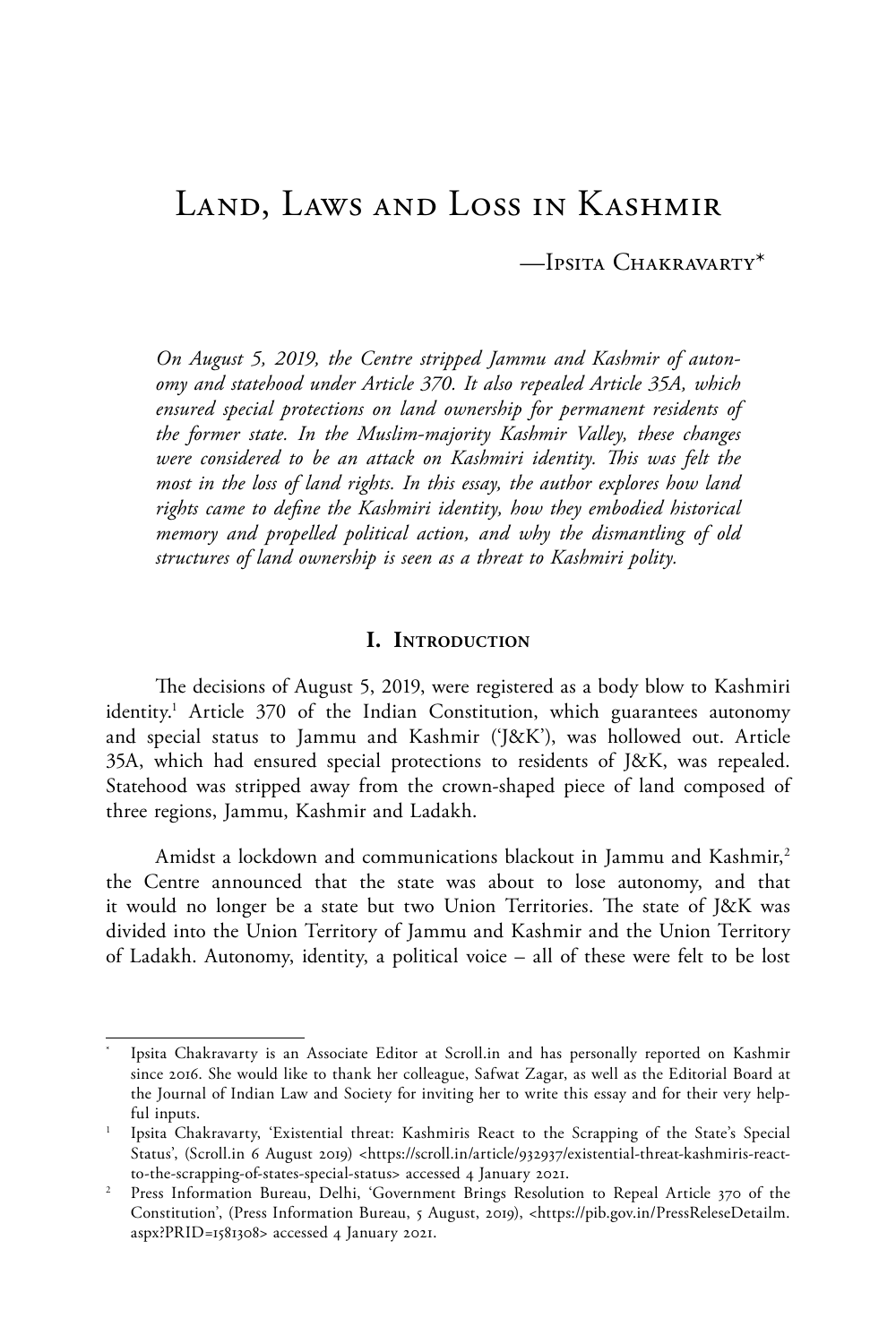by Kashmiris. This sense of loss was often articulated in terms of land and land rights.<sup>3</sup>

In 1949, very little of the autonomy guaranteed by Article 370 was left. The original provision had allowed the state to author its own constitution and exercise sovereignty over all its subjects except in matters of defence, external affairs and communications. It also insulated Jammu and Kashmir from the Central legislation - no laws made by Delhi could apply to it unless ratified by the state legislature. However, state governments had been undermined by decades of political maneuvering by Delhi.<sup>4</sup> Even if state legislatures did not ratify Central laws, they entered the State through presidential orders. These were executive acts passed by the president on the advice of the Centre, making dubious use of a provision in Article 370.<sup>5</sup> Between 1954 and 1994, 94 out of the 97 entries in the Union List had been extended to Jammu and Kashmir.<sup>6</sup>

In the Valley, the real dismemberment of a distinct Kashmiri polity was effected through the repeal of Article 35A. The law had enabled governments of the former State of J&K to define "permanent residents" of the State and reserve certain rights for them. These included the right to hold government jobs and own land in J&K. With Article 35A gone, dystopic situations were forecast in Kashmir: local residents would be dispossessed by outside buyers and investors, the fragile environment of the Valley would be ravaged by big industry. The impending loss of land rights was described variously as an "existential threat", the "comeback of Dogra rule", a route to "demographic change" in the Muslimmajority Valley, the start of a settler-colonial project that would "turn Kashmir into Palestine."7

All three regions of the former state of J&K – Jammu, Kashmir and Ladakh – have felt varying degrees of anxiety about being stripped of special protections pertaining to land. However, this paper is focused on the Kashmir Valley. When the Centre passed the fifth August laws, it trained its gaze specifically on Kashmir; the sweeping changes were necessary, as explained by the home minister, to stamp out the secessionist movement there.<sup>8</sup> Besides, land rights in

<sup>3</sup> Ipsita Chakravarty and Safwat Zargar, 'Comeback of Dogra Rule': With Special Status Gone, Kashmiris Fear Losing Land Rights Once Again' (Scroll.in 9 September 2019) <https://scroll.in/ article/936652/comeback-of-dogra-rule-with-special-status-gone-kashmiris-fear-losing-land-rightsonce-again> accessed 5 November 2020.

<sup>4</sup> Ipsita Chakravarty, 'Is this the End of Kashmiri "Mainstream" Politics as we Know it?' (Scroll.in 9 August 2019) <https://scroll.in/article/933220/is-this-the-end-of-kashmiri-mainstream-politics-aswe-know-it> accessed 5 November 2020.

<sup>5</sup> AG Noorani, *Article 370: A Constitutional History of Jammu and Kashmir* (OUP India, Reprint Edition 2015).

<sup>6</sup> ibid*.*

Chakravarty and Zargar (n 3).

<sup>8</sup> Ajay Vaishnav, 'Amit Shah Says Article 370 was the Root Cause of Terrorism, Corruption, Separatism in Kashmir', (CNBC 17 October 2019). <https://www.cnbctv18.com/politics/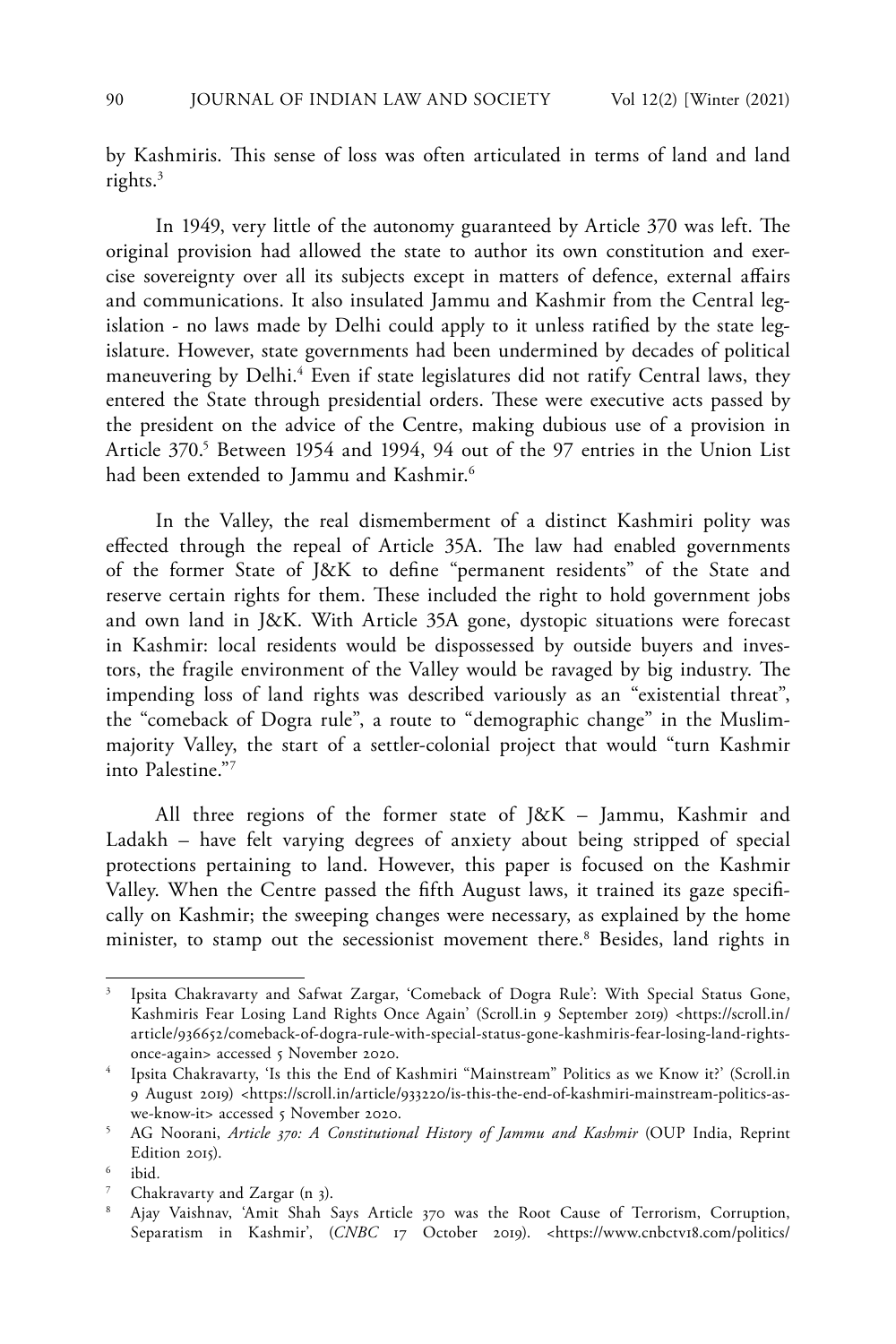Kashmir are freighted with a particular political significance. They are the bearers of historical memory as well as political aspirations for the future.

To understand Kashmiri reactions to the fifth August decisions, it is imperative to understand how land came to shape Kashmiri political identity. The dismantling of a set of hard won land rights struck at the heart of this identity. In the first section, I explore how the extractive Dogra state (1846-1947), which claimed absolute rights over land, left a lasting trace in Kashmir's collective memory and played a part in its self-fashioning. The second section examines how the agitation for greater rights to land swelled into an insurrection against the Dogra state. "Naya Kashmir", the National Conference's manifesto for a Kashmiri society emancipated from Dogra rule was centred on land rights. The third section looks at Naya Kashmir in action; a series of land reforms post 1947 that reconfigured Kashmiri society and redistributed political power. As militancy spread in Kashmir after 1989, giving rise to a wave of militarisation by the state, land rights were endangered once again; but land also became a source of resilience to defy the state, as I discuss in the fourth section. Finally, I look at laws post fifth August 2019, and how they strip away the reforms and safeguards of decades. In the process, I observe that they seek to destroy the meanings ascribed to land in Kashmir.

Apart from secondary and primary sources, this essay draws on my reporting in Kashmir. I travelled across the Valley in the aftermath of August 5, 2019, but also in the years leading up to it. It is no coincidence that anxieties about land – the loss of it to government or security forces, the ecological destruction of it under outside pressure have cropped up again and again in conversations in the Valley.

# **II. 'Zulmparast': Subjects of the Dogra state**

The unilateral decision taken by a Hindu majoritarian government about India's only Muslim-majority state was likened by many to the actions of the Dogra princely state.9 The Dogra kings who ruled Kashmir from 1846 to 1947 were Hindu, and their subjects were mostly Muslim peasants.<sup>10</sup> The trauma of Dogra rule is still within living memory in the Valley. Soon after special status was revoked in 2019, I visited the village of Singhpora in North Kashmir's Baramulla district. Older residents there recalled being forced to work in the fields of the Dogra king. "They would beat us if a single grain fell out of place, they would check our teeth to see if we had eaten any corn," said one 90-year-old.

amit-shah-says-article-370-was-root-cause-of-terrorism-corruption-separatism-in-kashmir-4544631. htm.> accessed 7 January 2021.

Mridu Rai, *Hindu Rulers, Muslim Subjects: Islam, Rights, and the History of Kashmir* (Permanent Black 2012).

<sup>10</sup> ibid*.*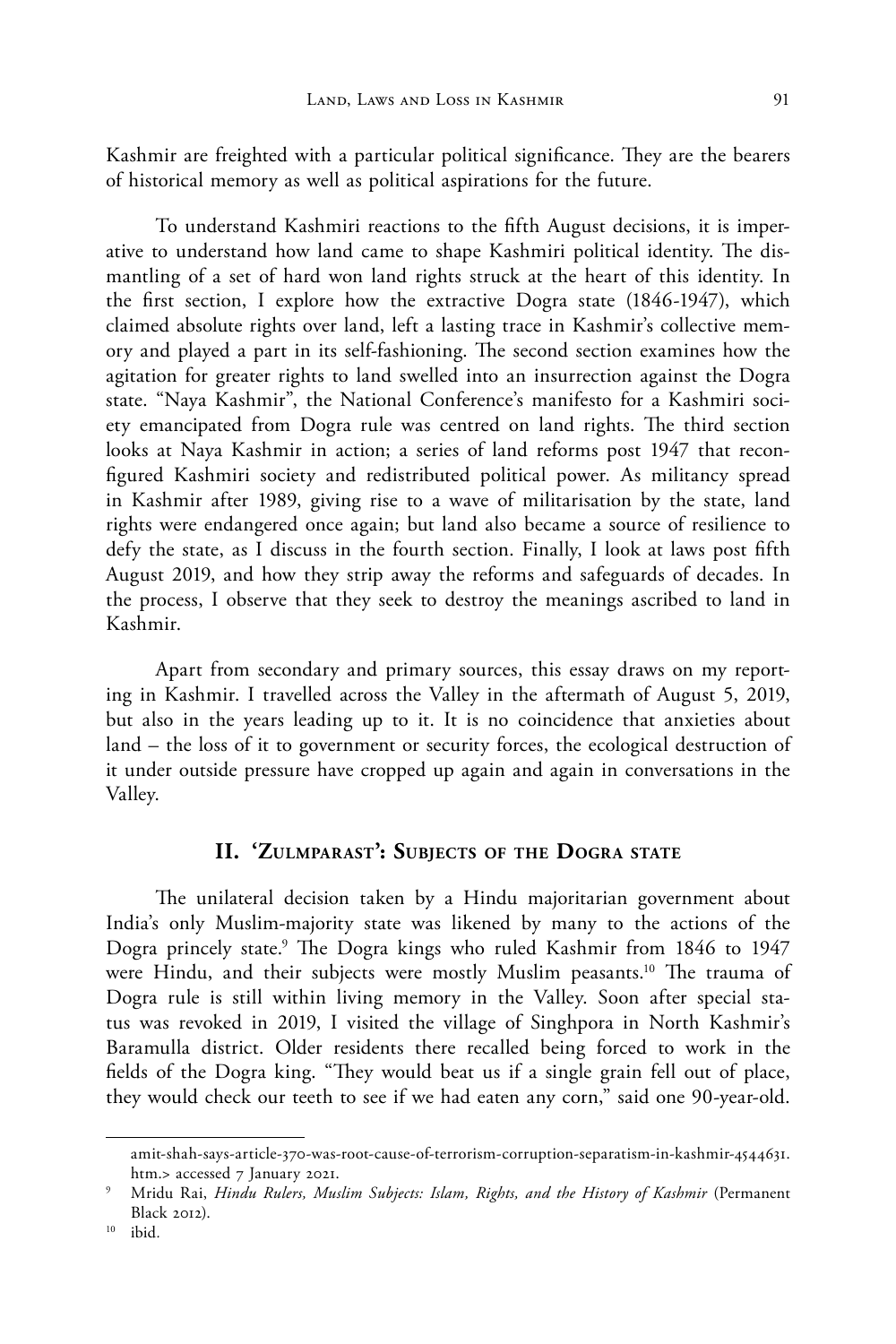Younger generations grew up hearing stories of starvation and ritual humiliations from the elderly.<sup>11</sup>

The Dogra state functioned by extinguishing the land rights of its subjects. When Maharaja Gulab Singh bought the Kashmir Valley from the British for Rs 75 lakh in 1846, he claimed exclusive right on the land and its riches, including people.12 A few individuals were granted proprietary rights through deeds, or sanads, dispensed by the darbar.13 Peasants were tenants-at-will in the eyes of the state. If the peasant did not cultivate the land he occupied, it would be given to someone else.14 Taxes were crippling -- until 1860 three quarters of the rice, wheat, maize, millets and buckwheat produced were collected as revenue.<sup>15</sup> It was reduced later but corrupt contractors deployed to collect revenue appeared to have made up for the difference.<sup>16</sup>

Land and property laws in the Dogra are inscribed with the idea of a State whose agents and beneficiaries were Hindu, drawing sustenance from Muslim subjects without rights. The powerful landlords who had received privileged rights to land from the darbar were usually relatives of the ruling family, courtiers and the top tier of the Dogra bureaucracy, almost all Hindu.<sup>17</sup> Walter Roper Lawrence, the British bureaucrat who published his account of Kashmir in 1895, describes a vast and corrupt revenue collection machinery manned by Kashmiri Pandits -- from the local village headman to the wazirs at the district level.<sup>18</sup>

Lawrence had been sent to Kashmir as settlement commissioner in 1889, assigned with reforming land laws.<sup>19</sup> By the 1880s, the British government was taking a closer interest in the Dogra administration, anxious to shore up the stability of a frontier state and secure its own advantages there.<sup>20</sup> Lawrence dwells at length on the depredations of the Hindu state on its Muslim subjects, possibly as a contrast to his progressive reforms. As historian Chitralekha Zutshi observes, most primary sources on Kashmir's economy are colonial records, which are not entirely disinterested.<sup>21</sup> It is important to disentangle colonial rhetoric from these

<sup>&</sup>lt;sup>11</sup> Chakravarty and Zargar (n 3).

<sup>12</sup> Parvez Ahmed, 'Nature of Land Rights in Kashmir Under Dogras 1846.1947' (2003) 64 Proceedings of the Indian History Congress, 822.

<sup>13</sup> ibid*.*

<sup>14</sup> Parvez (n 12).

<sup>15</sup> Walter R Lawrence, *The Valley of Kashmir 403* (Henry Frowde, Oxford University Press Warehouse 1895).

<sup>16</sup> ibid*.*

<sup>17</sup> MJ Aslam, 'Historical Review of JK Land Reform Laws, From 1887 to 1976' (*Greater Kashmir* 25 January 2019) <https://www.greaterkashmir.com/news/opinion/historical-review-of-jk-land-reformlaws-from-1887-to-1976/> accessed 5 November 2020.

<sup>18</sup> Lawrence (n 15) 399-423.

<sup>19</sup> Lawrence (n 15) 2.

<sup>20</sup> Rai (n 9).

<sup>&</sup>lt;sup>21</sup> Chitralekha Zutshi, *Languages of Belonging: Islam, Regional Identity and the Making of Kashmir 59* (Hurst and Company, London, 2004)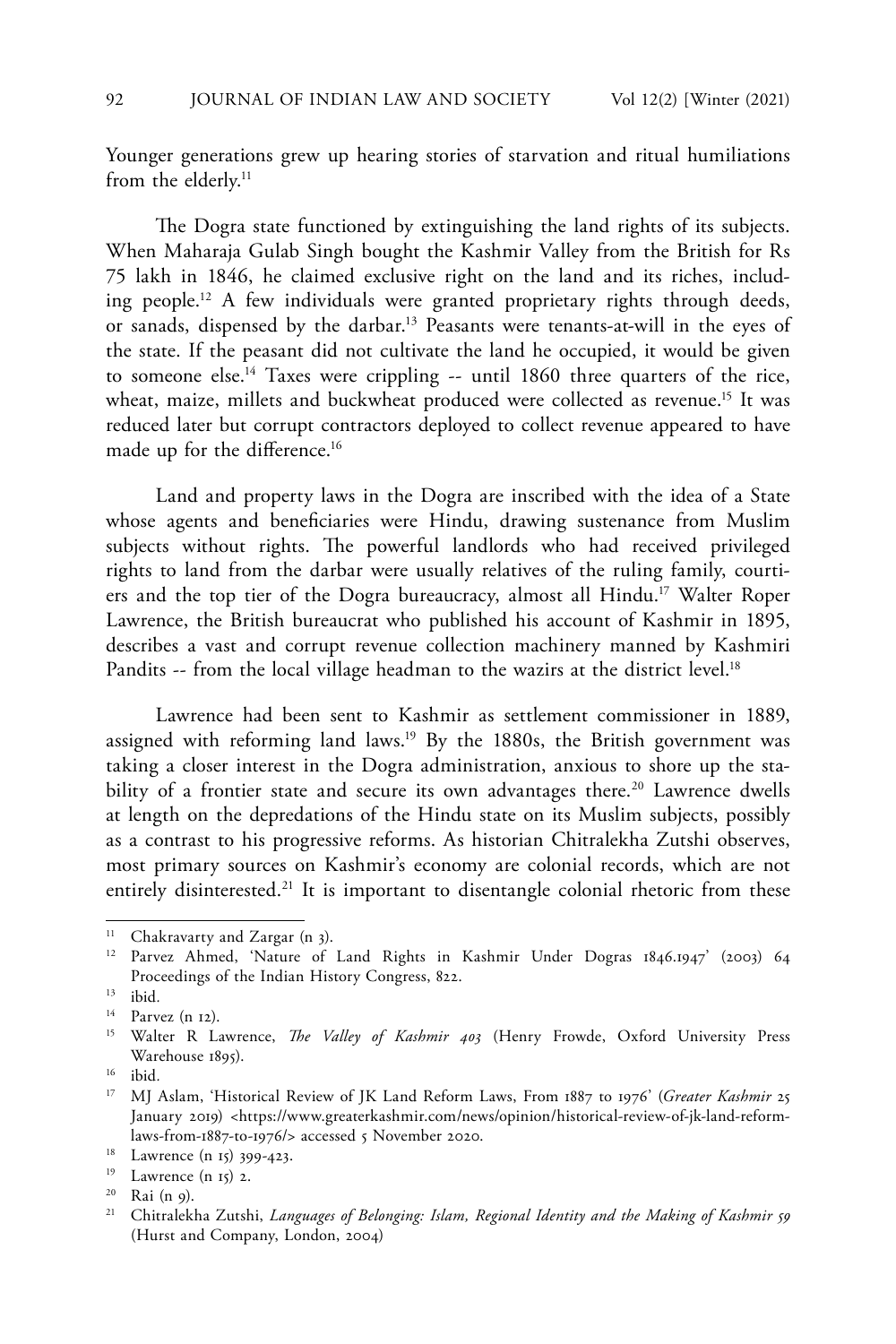records when piecing together a picture of Kashmir's socio-economic realities. However, Zutshi adds, "colonial perceptions are significant because they played a considerable role in the formulation of land settlement policies, which in turn had an enormous impact on the political economy of the region".<sup>22</sup> I would argue that Lawrence's hugely influential account also had an impact on how local histories were constructed in the Valley.

Lawrence describes the rampant practice of begar, flowing from the idea of absolute ownership. Men were forced into labour wherever it was needed by the state and produce was borne away by soldiers. "Briefly speaking," writes Lawrence,

"*the man liable to begar was an 'outlaw' without rights of any description, and begar was looked upon by the officials as an incident of serfdom which entitled them to take all things, either labour or commodities, free of payment, from the villager*s."23

However, Hindus, Sikhs, Gujjars, Pirzadas (families who were traditional custodians of Sufi shrines) and cultivators working on the lands of privileged landholders were exempt from begar, including the Muslims<sup>24</sup> living in towns and cities.

Rural Muslims also suffered the most during the famine of 1877-79. Aggravated by mismanagement, the famine was particularly damning for the Dogra administration. According to some estimates, it reduced the population of the Valley by three fifths. Few Hindus died of starvation.<sup>25</sup> "The Musalmans attribute the immunity of the Pandits to the fact that they were a privileged class, whose official power enabled them to seize all available grain," writes Lawrence.<sup>26</sup>

But Lawrence's "new settlement", which was to deliver Dogra state subjects from these oppressions, is widely regarded as a cosmetic change.<sup>27</sup> State reserves of grain were streamlined and cash collection of revenue was encouraged.<sup>28</sup> However, the rights of privileged landholders were left largely undisturbed. As for cultivators, hereditary occupancy of land was recognised for those willing to pay the assessment rates on the plot they held, except, this right was not alienable by sale or mortgage, Lawrence having "formed a strong opinion that the Kashmiri cultivators do not yet understand the value of land or rights in land."29

<sup>22</sup> ibid*.*

<sup>23</sup> Lawrence (n 15) 415.

<sup>24</sup> ibid*.*

 $25$  Lawrence (n 15).

<sup>26</sup> ibid*.*.

 $27$  Ahmed (n 12); Rai (n 9).

<sup>28</sup> Lawrence (n 15) 424-453.

 $29$  ibid.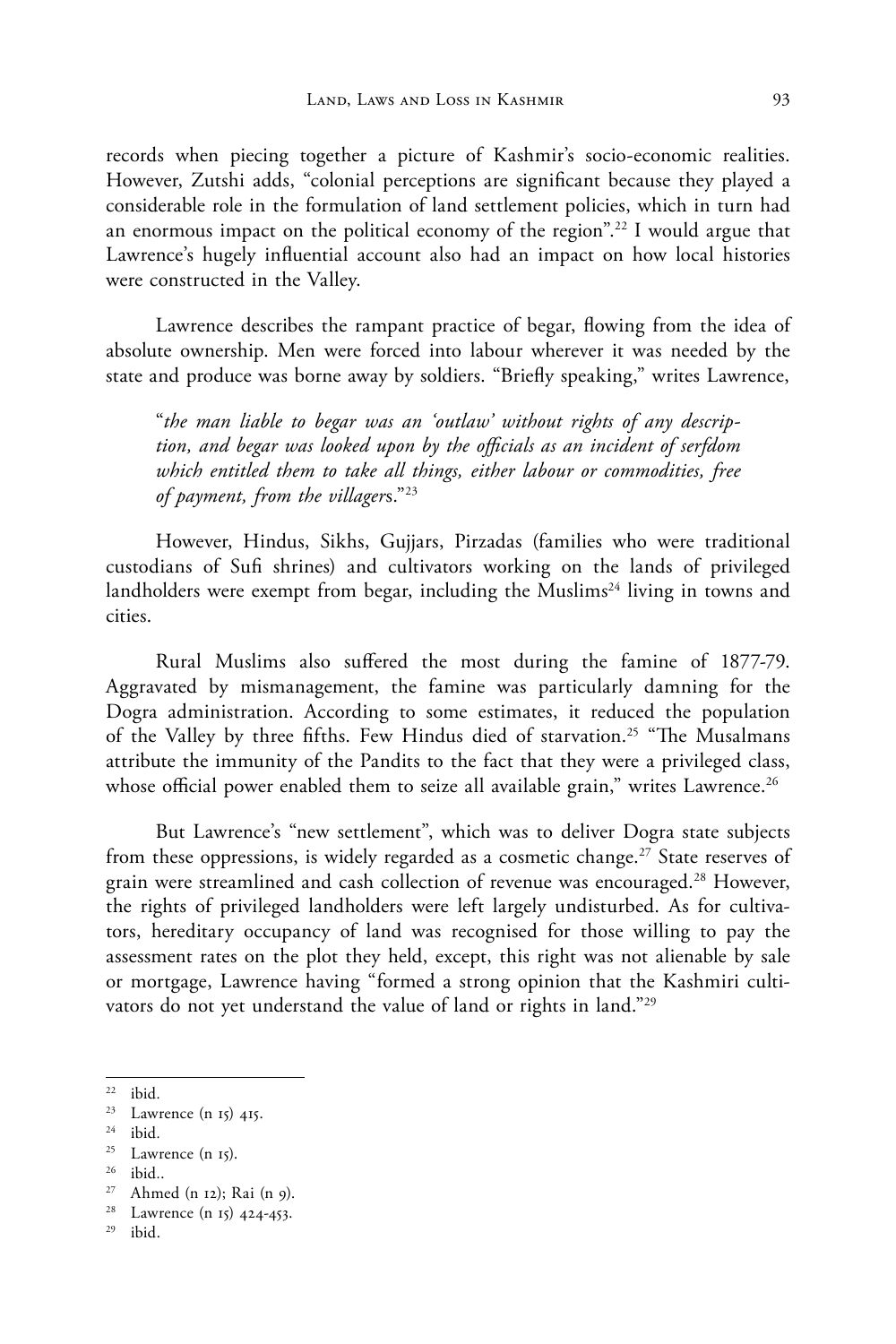Dogra rule has the afterlife of a traumatic experience in Kashmir, leaving a deep imprint in collective memory, invoked in phrases inherited through generations. Lawrence, writing in 1895, says that Kashmiri Muslims were told that they were "zulm parast" or worshippers of tyranny, and therefore, not fit for rights and better governance. It is a term that still crops up in popular histories circulated in the Valley -- Kashmiris had borne the excesses of the Indian state because centuries of oppressive rule had made them "zulm parast."30 This historical memory has fuelled years of protest and militancy. Kashmiris must rise up as they can no longer be considered worshippers of tyranny.<sup>31</sup>

# **III. 'Quit Kashmir': Demanding land rights and more**

In 1933, the occupancy rights recognised by Lawrence's new settlement were finally converted to proprietary rights.<sup>32</sup> In the early twentieth century, assertions of Kashmiri Muslim identity had dovetailed into demands for greater land rights. By the 1930s, it had turned into an insurrection that threatened to destabilise the Dogra state.

Anger against the state crystallised on July 13, 1931, when thousands of Kashmiris gathered in Srinagar to protest against the trial of Abdul Qadeer Khan, arrested for an incendiary speech against the king.<sup>33</sup> Dogra forces opened fire on the crowd, killing 22 and triggering riots. As per writer Ahmed, July 13 "inaugurated the Freedom Struggle of Kashmir".<sup>34</sup> Months later, the maharaja was presented with a "Memorial of Demands of the Kashmiri People", which included proprietary rights for peasants.35

Pressure from alarmed British officers stationed in Kashmir as well as growing public resentment induced Maharaja Hari Singh to set up a commission to look into the grievances of Kashmiri Muslims. It was headed by a British officer called BJ Glancy, who appears to have convinced the Maharaja about the wisdom of land reforms. "From what has been said it will be recognised that the bestowal of proprietary rights, where these rights are now vested in the state, would be in the nature of a pure concession," he wrote. "In the opinion of the Commission, if

<sup>35</sup> ibid.

Lawrence  $(n 15)$  5.

<sup>31</sup> Ipsita Chakravarty and Rayan Naqash, 'Valley of 'Martyrs': Burhan Wani, Like Others Before him, Knew he was Going to his Death' (Scroll.in 9 July 2016), <https://scroll.in/article/811255/ valley-of-martyrs-burhwan-wani-like-others-before-him-knew-he-was-going-to-his-death> accessed 7 January 2021.

<sup>32</sup> Ahmed (n 12).

<sup>33</sup> Fida Hasnain, 'Abdul Qadeer Khan Ghazi, Hero of 1931 Uprising' (*Greater Kashmir* 14 March 2015) <https://www.greaterkashmir.com/news/health/abdul-qadeer-khan-ghazi-hero-of-1931-uprising/> accessed 5 November 2020.

<sup>34</sup> Ahmed (n 12).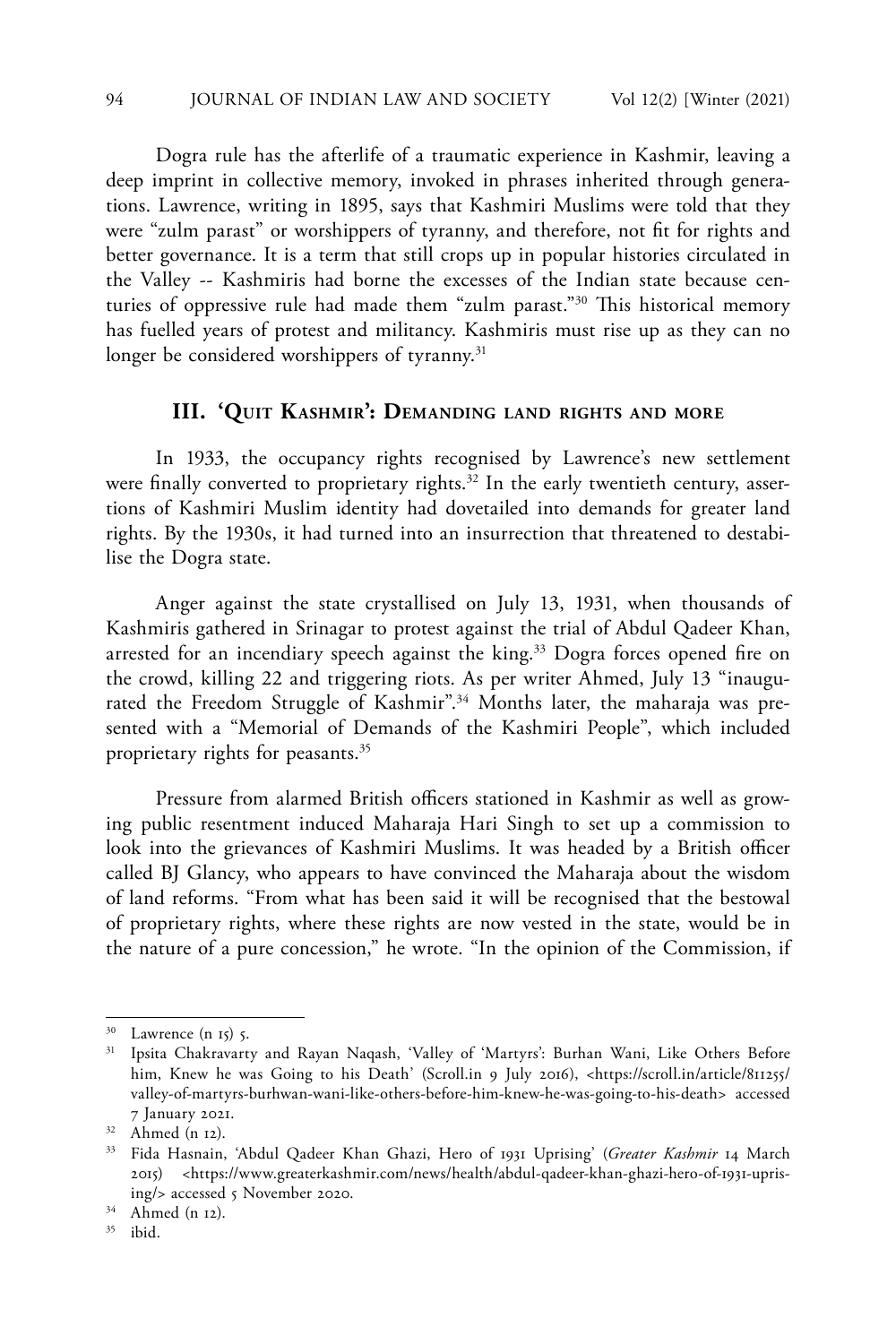His Highness is pleased to approve of this policy, the advantages to be expected therefrom are sufficient to outweigh any objection that can be raised."36

More organised political mobilisations, which grew out of the turbulence of 1931, also urged land reform. The Muslim Conference was formed in 1932, as a party to safeguard the interests of Kashmiri Muslims. The party split later, with the faction led by Sheikh Abdullah renamed the National Conference, as it tried to build a broader social base and make common cause with the larger freedom movement sweeping the subcontinent.<sup>37</sup> The National Conference's 1944 manifesto, "Naya Kashmir", borrowed heavily from the Soviet constitution and demanded the transfer of "land to the tiller."38 The manifesto would become the moving spirit of the 1946 agitation asking the maharaja to "Quit Kashmir".

# **IV. 'Naya Kashmir': A new polity**

The princely state of J&K was dismantled in 1947. A new system of autonomy and protections mediated Jammu and Kashmir's uneasy relationship with the Indian Union. Article 370 gave the state political autonomy. Article 35A, introduced through a presidential order in 1954, ensured the continuity of a Dograera law which guaranteed special protections for hereditary state subjects. Another set of rights flowed from land reforms introduced by Sheikh Abdullah's new government. "Naya Kashmir" was put into action, albeit intermittently, as Abdullah's political fortunes waxed and waned.

The large feudal estates were abolished and reforms over the next couple of decades redistributed land to the tiller.<sup>39</sup> The Big Landed Estates (Abolition) Act of 1950 fixed land ceiling at 22.75 acres.<sup>40</sup> Excess land was parcelled out among cultivators. Another round of redistribution took place in the 1970s, as the Jammu and Kashmir Agrarian Reforms Act reduced the ceiling to 12.5 standard acres.<sup>41</sup> Both acts made exceptions for orchards. Land that was not redistributed went back to the state. Public rights to commons were established under the Jammu and Kashmir (Common Lands) Regulation Act of 1956.<sup>42</sup> The law also gave local landowners a say in how village commons, or shamilat lands, would be used.

<sup>36</sup> Ahmed (n 12).

<sup>37</sup> Andrew Whitehead, 'The Rise and Fall of New Kashmir' in *Kashmir: History, Politics, Representation* 70-88 (Cambridge University Press 2018).

<sup>38</sup> Andrew Whitehead, *'*The Making of the New Kashmir Manifesto' in *India at 70: Multidisciplinary Approaches* 15-32 (Routledge, London and New York 2020).

<sup>39</sup> Chakravarty and Zargar (n 3).

<sup>40</sup> Big Landed Estates Abolition Act, SVT. 2007 (1950 AD), No 526, Acts of Parliament 1950 (India).

<sup>&</sup>lt;sup>41</sup> The Jammu and Kashmir Agrarian Reforms Act 1976, No 17, Acts of Parliament 1976 (India).

<sup>42</sup> The Jammu and Kashmir Common Lands (Regulation) Act 1956, No 24, Acts of Parliament 1956 (India).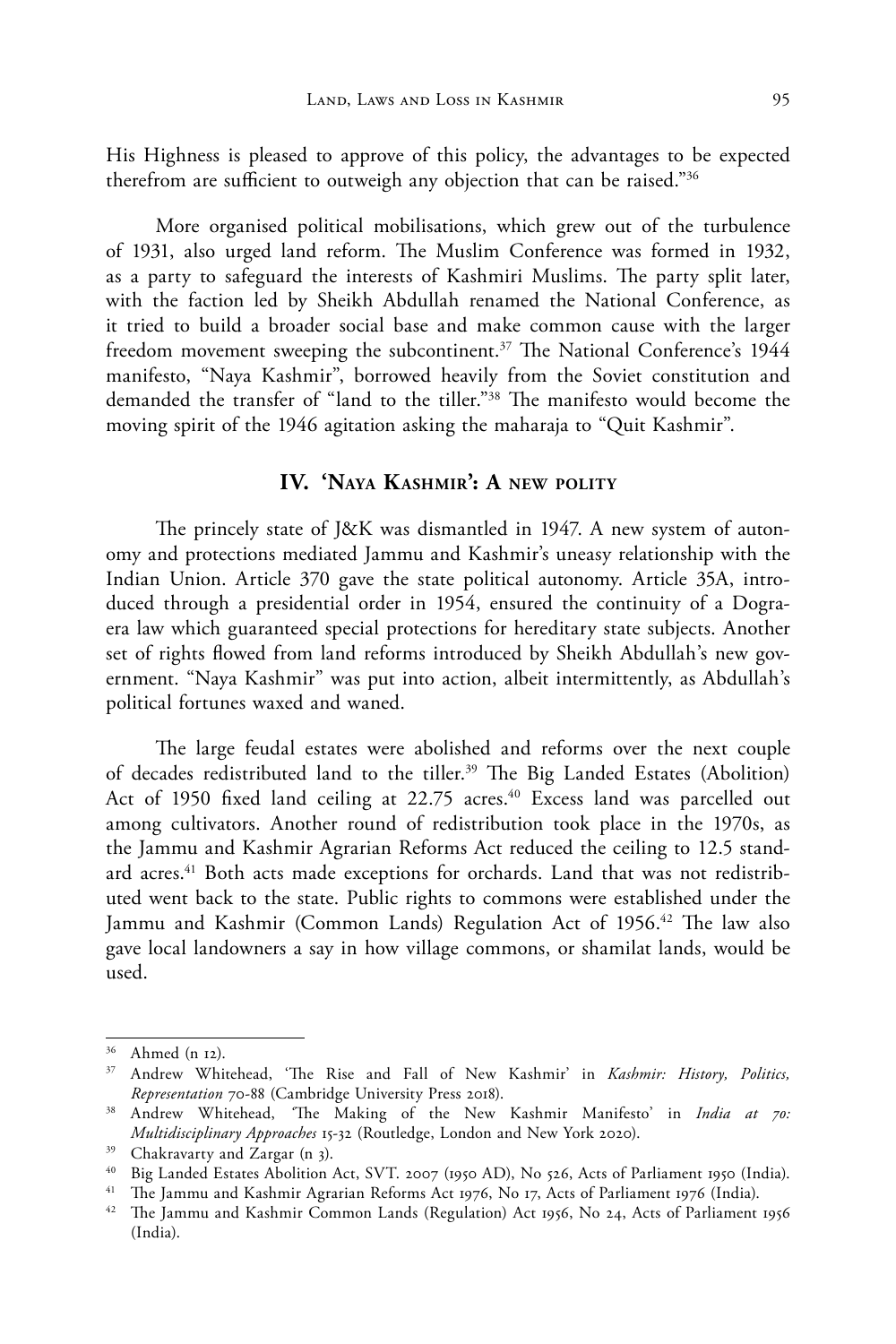The reforms were imperfect. Historian Chitralekha Zutshi points out that it mainly worked to the advantage of those who were already influential in the villages; that they alienated Hindu landlords, cementing the impression that Abdullah's government worked mainly for Kashmiri Muslims; and that they were conducted by the old corrupt revenue machinery, so loopholes in the laws were exploited.<sup>43</sup> Substantial sections of the population got nothing out of them -- the Valley's Shia minority, for instance, did not participate in the reforms.<sup>44</sup>

Some question the economic wisdom of the new acts, which fragmented landholdings.<sup>45</sup> However, in the Valley today, most remember them as transformative. Residents of Singhpora, that I spoke to, view the decades post 1947 as a time when their fortunes changed. Some moved from poverty to relative prosperity, others from starvation to subsistence. The village takes its name from the Sikhs who ruled Kashmir before the Dogras. Before the reforms, residents say, only a handful of people, those who were descended from Sikhs, were landowners. Now, almost everybody owns land. The village is more or less evenly divided into small holdings, about an acre each.<sup>46</sup>

This seems to be a pattern across the Valley. In 1953, 42% of holdings were below one hectare, covering just  $14\%$  of land area.<sup>47</sup> By 1986, 73% of holdings were 0-1 hectare, covering 32% of land area.<sup>48</sup> Large holdings over 41 hectares had constituted 6% of holdings and covered 22% of land in 1956.<sup>49</sup> Four decades later, they accounted for 2% of holdings and 16% of total land area.<sup>50</sup>

Structural changes in the rural economy underpinned vast social and political changes. Economic emancipation brought education and social mobility to Kashmiri Muslims, according to Tassaduq Hussain, a Srinagar-based author and advocate. The cities swelled with migration from the countryside and a new middle class was created. It also spurred rural participation in politics, with villages sending legislators to the state assembly, and helped the National Conference strike roots in the countryside. Land rights, says Hussain, became the "backbone of Kashmiri identity.51

<sup>43</sup> Chitralekha Zutshi, *Languages of Belonging: Islam, Regional Identity, and the Making of Kashmir*  317-318 (Hurst and Company London 2004).

<sup>&</sup>lt;sup>44</sup> Suhail Masoodi, *Pieces of Earth: The Politics of Land-Grabbing in Kashmir* (Oxford University Press 2018).

<sup>&</sup>lt;sup>45</sup> Siddhartha Prakash, The political economy of Kashmir since 1947, 9 Contemporary South Asia  $(2000).$ 

<sup>46</sup> Chakravarty and Zargar (n 3).

<sup>47</sup> Prakash (n 45).

<sup>48</sup> ibid.

<sup>49</sup> Prakash (n 45).

<sup>50</sup> ibid.

<sup>51</sup> Chakravarty and Zargar (n 9).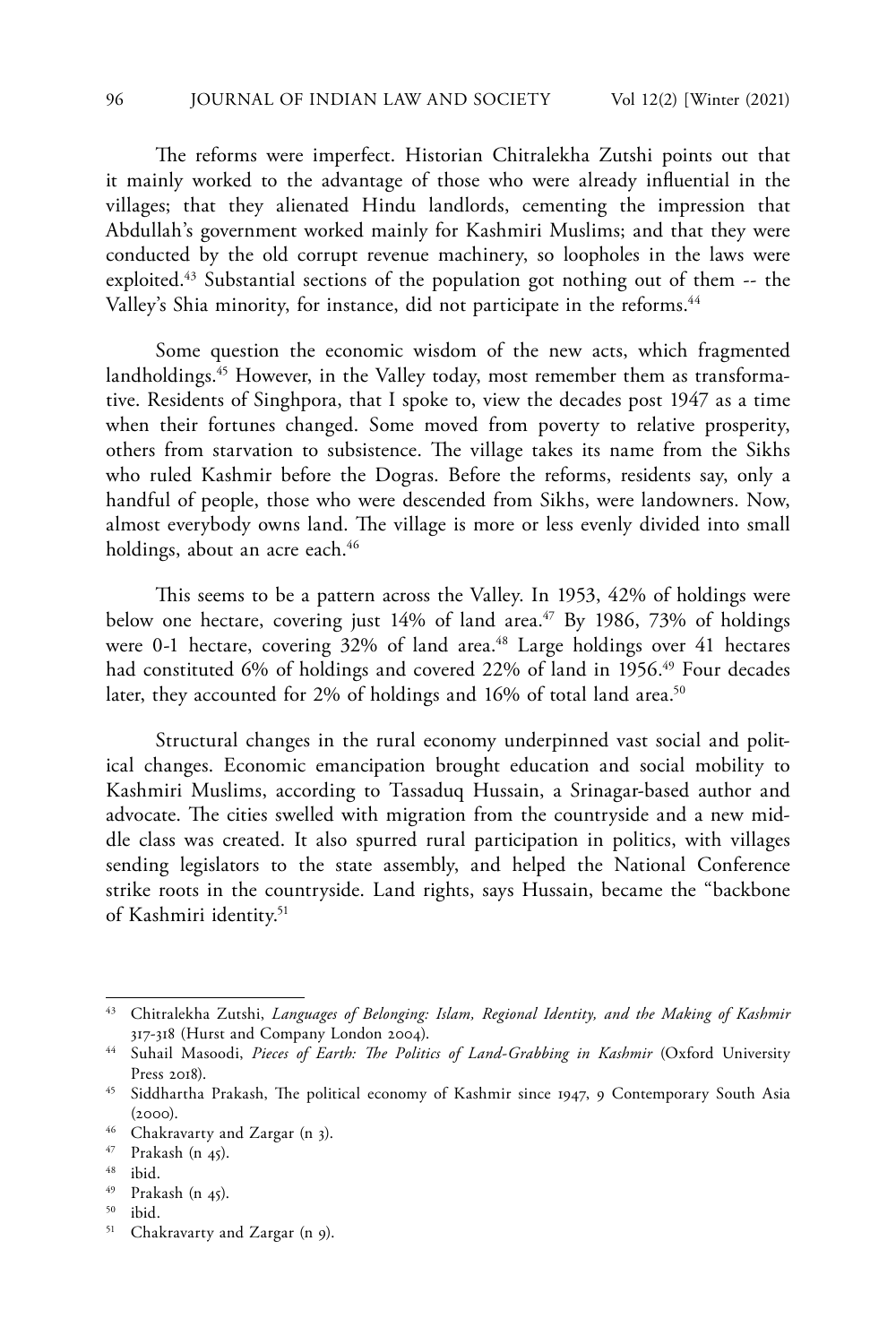### **V. 'Hartal': Land and protest**

In 1989, assertions of this identity grew into an armed rebellion. Decades of distrust between Delhi and Srinagar had come to a head with the assembly elections of 1987. They were widely believed to have been rigged in favour of the National Conference-Congress combine and against the Muslim United Front (MUF), a newly formed conglomeration of Islamic Kashmiri political parties. Incensed, many members of the MUF left electoral politics, never to return to the fold. They would go on to head separatist outfits and form militant groups.<sup>52</sup> By the early 1990s, hundreds in Kashmir were taking up arms, demanding "azadi", or freedom, from the Indian state. With the spread of militancy, security forces the army as well as central paramilitary forces - moved into the Valley. Over three decades of militancy and militarisation, land became a site of resistance against the Indian state as well as loss.

Memories of hunger, perhaps, spurred a habit in Kashmiri households of storing grain to last for months. It was to last them through the long winters. From the 1990s, they also stored food to see them through months of curfew and "hartal", shutdown.<sup>53</sup> The Valley's history of hartal goes back to Dogra times.<sup>54</sup> After the formation of the Hurriyat Conference, which provided a political platform for various separatist parties, hartal became the favoured form of civil protest against the state, an expression of the popular will for "azadi".55 For years, the Hurriyat issued a "calendar" of protest, dictating when shops and establishments had to stay shut and the hours of "dheel", or relaxation.

In 1991, Kashmir remained shut for 207 days. The last two decades of mass uprising also saw the hartal stretching for months -- 33 days in 2008, 132 days in 2010, and over 150 days in 2016.56 In 2019, the government-imposed lockdown faded into months of "civil shutdown" -- with almost all separatist leaders incarcerated, there was no formal call for a hartal but Kashmiris observed what they described as a "spontaneous" strike against government actions.<sup>57</sup> However, not everyone joined voluntarily; shops that did not follow the strike were set alight.<sup>58</sup>

Ipsita Chakravarty, 'They are Fighting Our Battle': In Angry North Kashmir, the Return of the Foreign Militant' (Scroll.in 19 October 2016) <https://scroll.in/article/819251/they-are-fighting-ourbattle-in-angry-north-kashmir-the-return-of-the-foreign-militant> accessed 11 November 2020.

<sup>53</sup> Chakravarty and Zargar (n 9).

<sup>54</sup> Ipsita Chakravarty and Rayan Naqash, 'Are Shops Being Burnt Down in Kashmir Towns to Enforce the Hartal?', (Scroll.in 15 December 2016) <https://scroll.in/article/824085/shops-burnt-inkupwara-five-months-on-kashmir-is-still-in-the-grip-of-hartal> accessed 5 November 2020.

<sup>55</sup> ibid*.*

 $56$  Chakravarty (n 54).<br> $57$  Insita Chakravarty

Ipsita Chakravarty and Safwat Zargar, 'Shutters Down: How Kashmir has Kept up a Slowburning Protest Since Article 370 was Revoked' (Scroll.in, 29 November 2019) <https://scroll.in/ article/945208/shutters-down-how-kashmir-has-kept-up-a-slow-burning-protest-since-article-370 was-revoked> accessed 5 November 2020.

<sup>58</sup> ibid.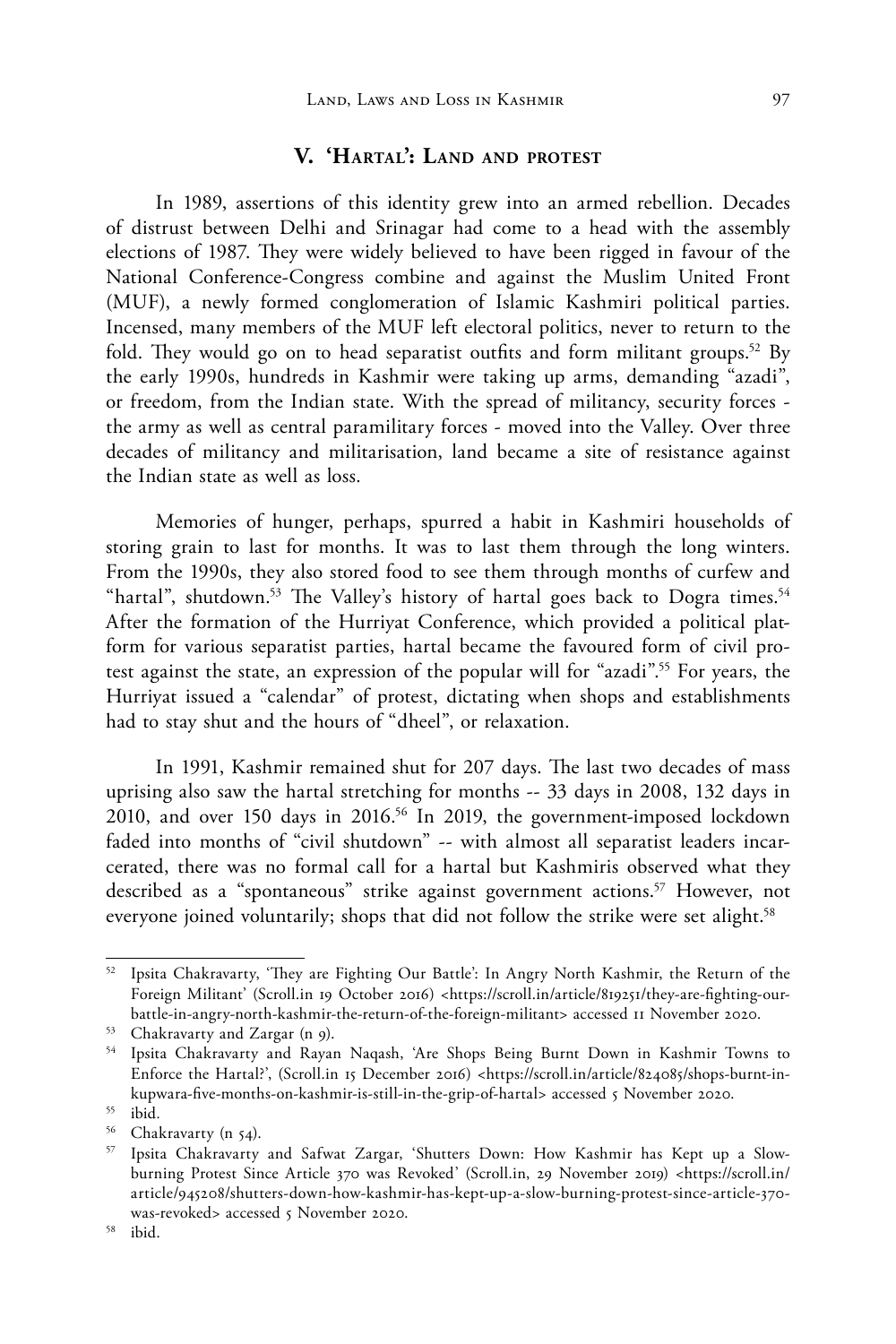The economic costs of hartal were crippling. Jammu and Kashmir lost Rs 16,000 crore in 2016. The Kashmir Chamber of Commerce estimated that the Valley lost close to Rs 18,000 crores over four months in 2019. But even if all economic activity is stilled, Valley residents say proudly, "no one sleeps hungry".59 The stores of grain provided the resilience for protest and religious customs of charity ensured food would be provided for those who needed it in the community. Going by popular accounts, government forces have often targeted these stores during raids. From downtown Srinagar in the 1990s to rural South Kashmir in 2019, the same stories are repeated -- sacks of rice overturned, rice and chilli, rice and oil mixed together by uniformed personnel who barged into homes.<sup>60</sup>

The militarisation of the Valley has often been experienced by its residents as a loss of land and its resources. As more troops were flushed into Kashmir, camps spread across the Valley, taking over pastures in the countryside and hills around major towns. In the north, Baramulla became a garrison town and residents of Sopore claim there are more camps than homes in their town.<sup>61</sup> In South Kashmir, a vast army camp sprawled across 250 acres in Anantnag's "highground", a hill overlooking the town.62 Land for camps are meant to be leased from the local government and residents, but that is not always the case. The original landowners of Anantnag's highground, numbering over 1,000, say they were forced to give up their land.<sup>63</sup> Many did not receive compensation. Some lost orchards and were forced to become street vendors or labourers at a nearby stone quarry, earning much less than they had from the land. In 2018, then Chief Minister Mehbooba Mufti said over 4.30 lakh kanals, or 53,750 acres, of land was under "unauthorised occupation" by security forces in what was then the state of Jammu and Kashmir.<sup>64</sup> Grievances about the proliferation of camps ran so deep that Mehbooba Mufti's government ordered the army to vacate land in some areas, including the Anantnag highground, in order to win public support.

<sup>59</sup> Chakravarty and Zargar (n 9).

<sup>60</sup> Ipsita Chakravarty and Safwat Zargar, 'Raids at Night, Handbills by Day: Army Siege in South Kashmir Intensifies After Special Status Revoked' *(*Scroll.in, 27 August, 2019) <https://scroll.in/article/935245/raids-at-night-handbills-by-day-army-siege-in-south-kashmir-escalates-after-special-status-revoked> accessed 11 November 2020.

 $61$  Chakravarty (n 52).

 $62$  ibid.

<sup>63</sup> Rayan Naqash, 'The Army may Vacate Illegally Occupied Land in Anantnag, but Original Owners May not Get it Back' (Scroll.in 24 June 2016) <https://scroll.in/article/810454/the-armymay-vacate-land-in-anantnag-but-its-original-owners-may-not-get-it-back> accessed 11 November 2020.

<sup>64</sup> Safwat Zargar and Ipsita Chakravarty, 'A Year of Government Policies that Eroded Hard-won Land Rights in Jammu and Kashmir' (Scroll.in 4 August 2020) <https://scroll.in/article/969275/ayear-of-government-policies-that-eroded-hard-won-land-rights-in-jammu-and-kashmir> accessed 11 November 2020.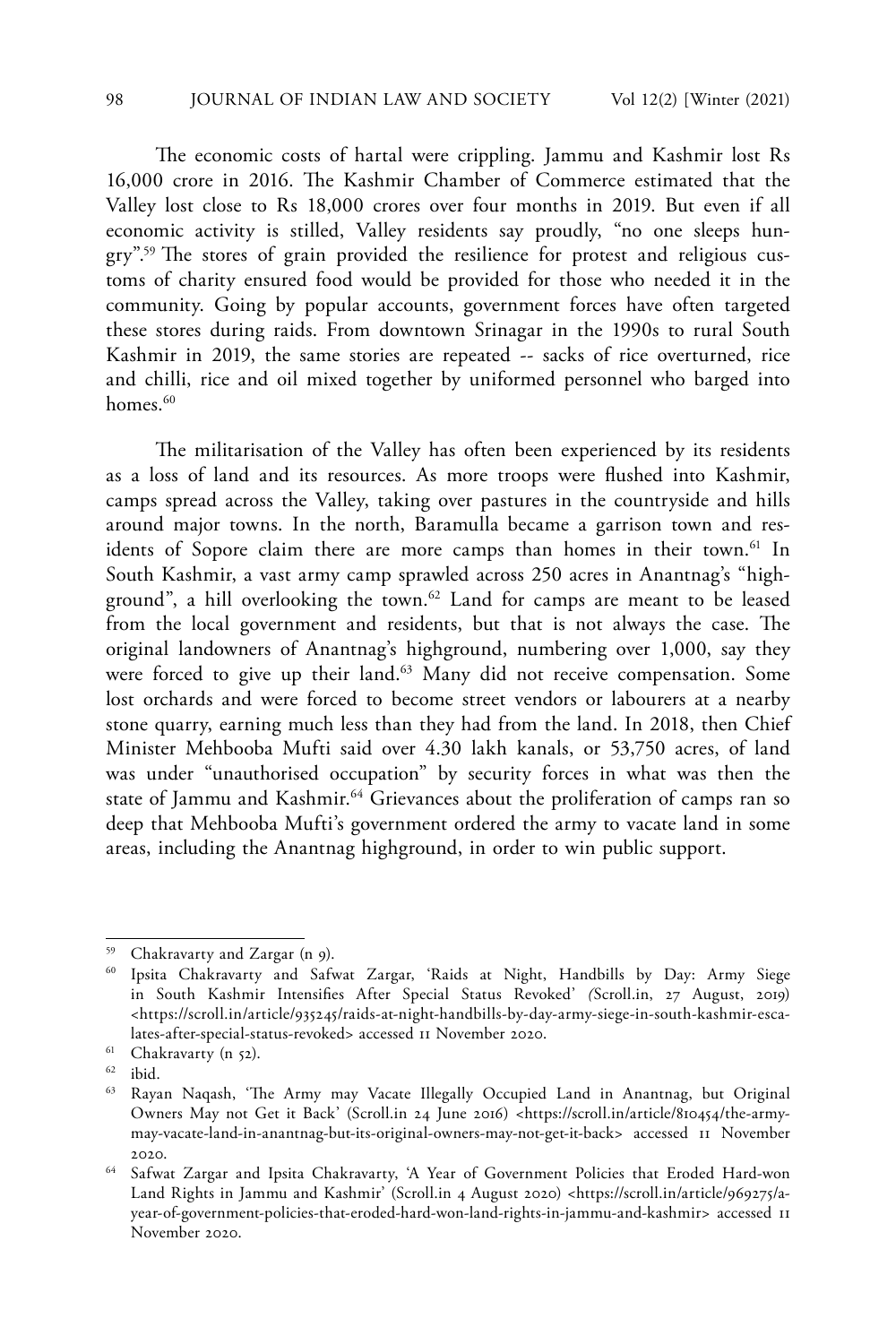One of the ways in which the Indian Army established control over the Valley was by asserting its sheer physical presence through check posts and patrols. In military parlance, which has grown familiar to residents of the Valley, this is known as "area domination".<sup>65</sup> Militarisation seemed to cast other forms of activity as area domination as well. Religious yatras, traversing the Valley under heavy security cover, came to be seen as emissaries of a Hindu majoritarian state asserting its writ on disputed land. The most famous example is the Amarnath Yatra, which suddenly expanded in scale and duration from the mid-1990s, the peak of militancy.<sup>66</sup> The state institutionalised control of the yatra through the creation of the Shri Amarnathji Shrine Board in 2000. Under the auspices of the board, infrastructure for the yatra was expanded, leaving a permanent imprint in the Valley. Since 2000, there have been at least five militant attacks on the yatra. But in the wider public discourse — as my conversations with residents of the Valley revealed — there is a careful distinction between the yatris, who were to be treated as guests, and the state, which promoted these pilgrimages for sinister motives of its own. It revolved, instead, around anxieties about land and environmental loss. In 2008, the yatra sparked off a season of mass protests as the government transferred land to the shrine board in violation of state laws. Agitations against the land transfer eventually turned into anti-government protests demanding azadi.

Similar anxieties attended infrastructure projects and industrialisation. Railways, highways and other infrastructure projects branded as development by the government left a trail of discontent among local residents who lost agricultural land. "What will we do with railways if we don't have enough to eat?" asked one resident of Pampore in South Kashmir's Pulwama district in August 2019.<sup>67</sup> Sheikh Abdullah, once lauded as the architect of the reforms, came to be denounced as the man who "sold" Kashmir. This could presumably be a reference to the Indira-Sheikh Accord of 1975, under which the National Conference leader gave up the demand for self-determination, or it could refer to the Land Grants Act of 1978, which allowed outside investors to lease land for 99 years.<sup>68</sup> The act was seen as a means to transform the self-sufficient agrarian economy, which had become a metaphor for political autonomy, into a dependent consumer economy.<sup>69</sup>

<sup>&</sup>lt;sup>65</sup> Syed Ata Hasnain, 'The Repeated Ambushes on Convoys of Security Forces in Pampore Need to be Urgently Contested' (Scroll.in, 23 December, 2016) <https://scroll.in/article/824728/why-repeated-ambushes-on-convoys-of-security-forces-in-pampore-need-to-urgently-contested> accessed 23 December 2020.

<sup>66</sup> Jammu Kashmir Coalition for Civil Society, *Amarnath Yatra: A Militarized Pilgrimage* (11 November 2020), <https://jkccs.files.wordpress.com/2017/05/amarnath-report-2017.pdf> accessed 23 December 2020.

<sup>67</sup> Chakravarty and Zargar (n 9).

<sup>68</sup> Aditi Saraf, 'The Lie of the Land' (*The Caravan*, 1 October 2019) <https://caravanmagazine.in/ commentary/losing-territorial-sovereignty-poses-existential-threat-to-kashmiris> accessed 23 December 2021.

 $69$  ibid.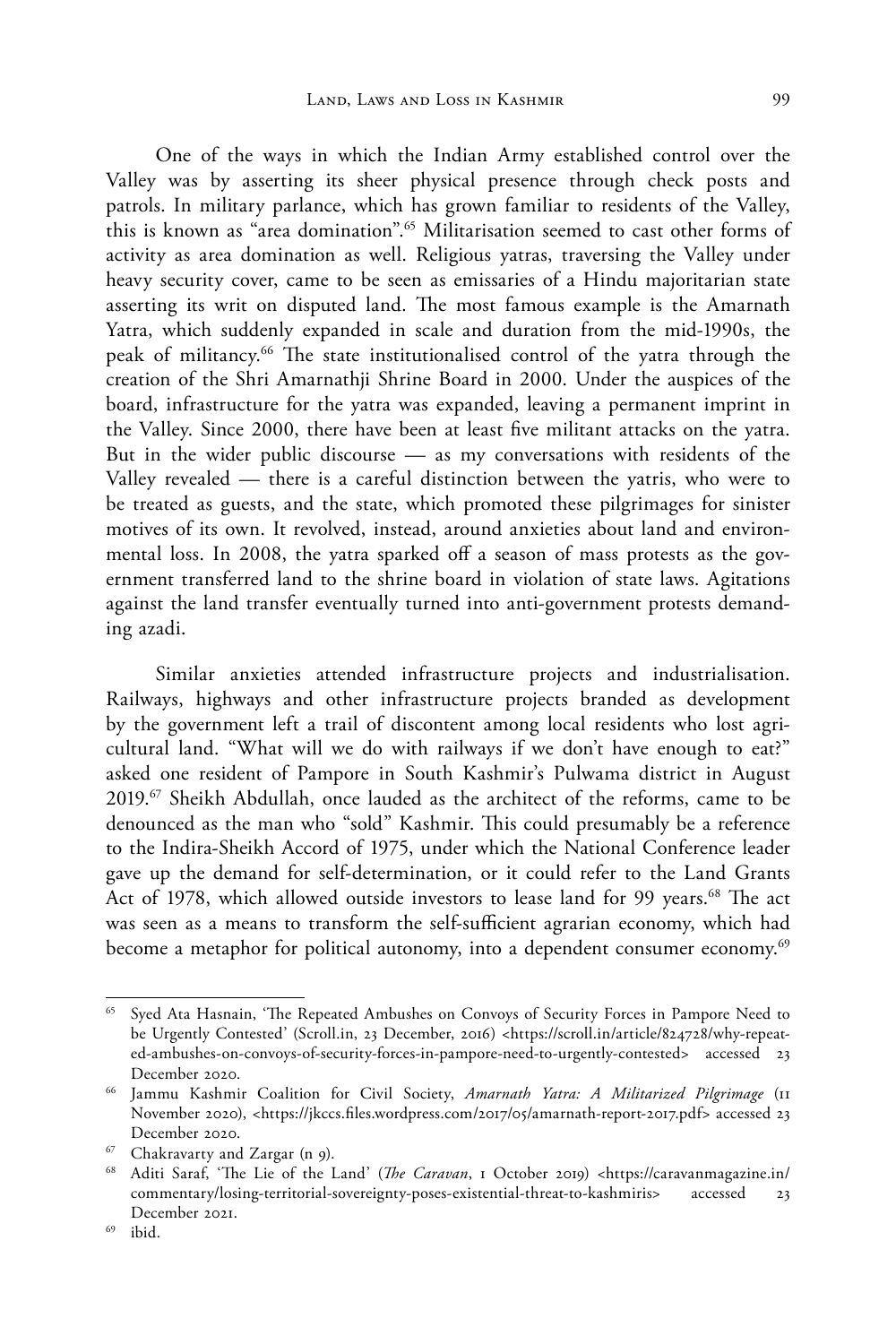Opening up land to capital investment from outside the Valley meant eroding this autonomy.

#### **VI. Territory of the Union**

Yet the fifth August decision did precisely that -- recast land as capital. In the weeks after the Centre announced the sweeping changes, we saw the army distributing handbills in the villages of South Kashmir, listing the benefits of shedding special status.70 Land prices would soar, said one of the items on the list. Hotels and factories would open, bringing development to the Valley. Local residents dealing with a military crackdown, mass arrests and a communications blackout were not impressed, instead, hey mourned their lost sovereignty.<sup>71</sup> With statehood and special status gone, they no longer had the power to influence decisions on land.

The residents of Singhpora, for instance, had given permission to use 20 acres of village commons for a degree college and an architectural college. "The government started building a degree college, but with our permission," said one resident.72 "We might have wanted to build a graveyard there instead; it is the people's decision." Permission had been given, moreover, to a state government that could be held accountable to its people. Now, they worried, all decisions would be taken by a distant Centre that would not care for their consent -- Jammu and Kashmir has no elected assembly at present and participation in Lok Sabha elections is negligible. The will of the government is done by bureaucrats, mostly from outside the Valley.73 According to popular opinion in the Valley, the slew of executive orders issued since August 5, 2019, have accelerated the incremental losses of the past few decades.

Under Article 35A, the state legislature had been empowered to define "permanent residents" of Jammu and Kashmir. The term had encompassed subjects of the princely state of Jammu and Kashmir and their descendants as well as those who had lived in the state for 10 years before Article 35A was enacted in 1954 and their descendants.74 Land ownership in Jammu and Kashmir was among the array of rights reserved for permanent residents of the state. Justifying the provision to the Lok Sabha in 1952, Nehru had said that restrictions were put in place during Dogra rule to prevent the British from acquiring land and settling

Chakravarty and Zargar (n 4).

 $71$  ibid.

<sup>72</sup> Chakravarty and Zargar (n 3).

<sup>73</sup> Safwat Zargar, 'One Year After Special Status Ended, Kashmiris have Disappeared from Government in J&K' (Scroll.in, 31 July, 2020), <https://scroll.in/article/968571/one-year-after-special-status-ended-kashmiris-have-disappeared-from-government-in-j-k> accessed 23 December 2021.

<sup>74</sup> Constitution (Application to Jammu and Kashmir) Order 1954, No 48, Ministry of Law 1954 (India). <http://www.jklaw.nic.in/constitution\_jk.pdf> accessed 12 February, 2021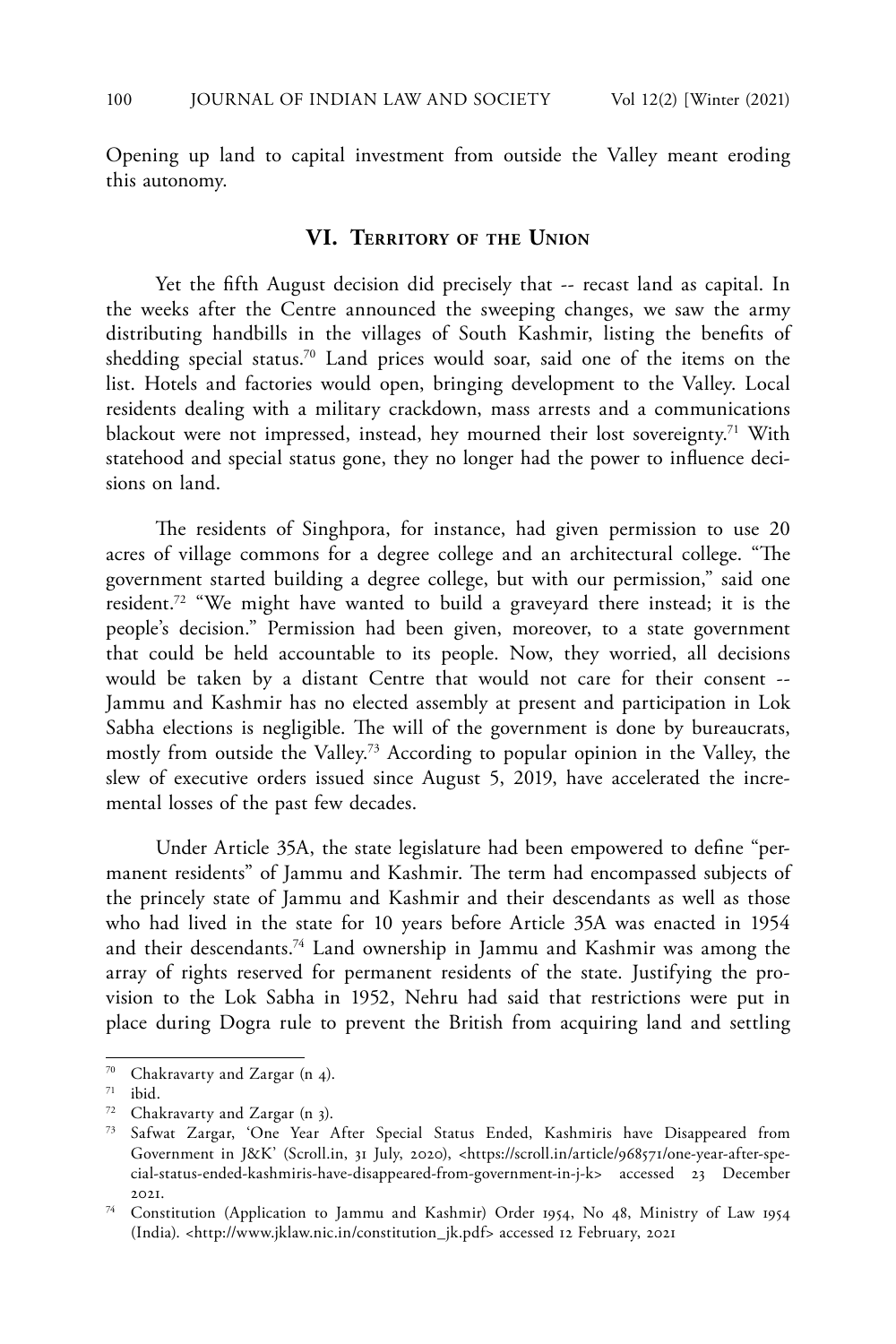in Kashmir.75 The government of Kashmir now feared land would be lost through transactions within the Indian Union; the "delectable" climate and landscapes of the Valley had always excited the appetites of outside buyers.76 In the early years after 1947, therefore, the idea that capital investment would be an onslaught on regional identity and demography seems to have informed legislative provisions. Moreover, the Centre had acted in consonance with Kashmiri lawmakers to set up protections. Since then, Centre and state had diverged. For years, Kashmiri leaders asked for votes promising to preserve special protections.<sup>77</sup> Even separatist parties who wanted out of the Indian Union saw these as basic safeguards to Kashmiri identity.78 However, the Bharatiya Janata Party, which came to power at the Centre in 2014, thought Article 35A a "constitutional mistake" and a roadblock to what it defined as a project of "national integration".79 The changes of fifth August , 2019, overturned political wisdom governing the earlier laws. Kashmir would be integrated precisely by enmeshing it further with the national consumer economy.<sup>80</sup>

Most state laws were repealed and over a hundred Central laws were imposed through the Jammu and Kashmir (Reorganisation) Act of 2019. "Permanent residents" were replaced by "domiciles", a much more loosely defined category of individuals. It included anyone who had lived in Jammu and Kashmir for 15 years or studied there for seven years.<sup>81</sup> The new domicile rules, introduced in the midst of the pandemic, also contained exemptions for children of Central government employees and bureaucrats. In the Valley, it was seen as a means to "slow demographic change". A Home Ministry order on October 27, 2020, was the final blow to protections on land. The term "permanent residents" was struck off all existing statutes. The laws which enacted the reforms, setting land ceilings, establishing public rights to commons and preventing land alienation, have been

<sup>75</sup> AG Noorani, 'Article 35A is beyond challenge' (*Greater Kashmir*, 14 August 2015), <https://www. greaterkashmir.com/news/opinion/article-35a-is-beyond-challenge/> accessed December 23, 2021. <sup>76</sup> *Id.*

<sup>77</sup> Ipsita Chakravarty, 'We will Never Vote': Why South Kashmir's Anantnag Seat Needs Threephase Polls' (Scroll.in 23 April 2019), <https://scroll.in/article/920974/we-will-never-vote-whysouth-kashmirs-anantnag-seat-needs-three-phase-polls> accessed December 23, 2021.

<sup>78</sup> Shujaat Bukhari, 'Article 35A row: BJP has Shifted Focus From Azadi to Special Status. But For How Long?', (Scroll.in 20 August 2017), <https://scroll.in/article/847435/article-35a-row-bjp-hasshifted-focus-from-azadi-to-special-status-in-kashmir-but-for-how-long> accessed December 23, 2021.

<sup>79</sup> Akhilesh Singh, 'BJP to Alter Article 35A on Permanent Residents in J&K?' *The Times of India* (6 August 2017), <https://timesofindia.indiatimes.com/india/bjp-to-alter-article-35a-on-permanent-residents-in-jk/articleshow/59936774.cms> accessed December 23, 2021.

<sup>80</sup> Ipsita Chakravarty, 'The Daily Fix: Modi's Speech Ignores Vital Rights Deleted by the Scrapping of Special Status*'*, (Scroll.in 9 August 2019), <https://scroll.in/article/933278/the-daily-fix-modisspeech-ignores-vital-rights-deleted-by-the-scrapping-of-j-ks-special-status> accessed December 23, 2021.

<sup>81</sup> Safwat Zarga,r 'Slow Demographic Change: New J&K Domicile Rules Draw Chorus of Protests' (Scroll.in 2 April 2020) <https://scroll.in/article/957948/slow-demographic-change-new-j-k-domicile-rules-draw-chorus-of-protests> accessed December 23, 2021.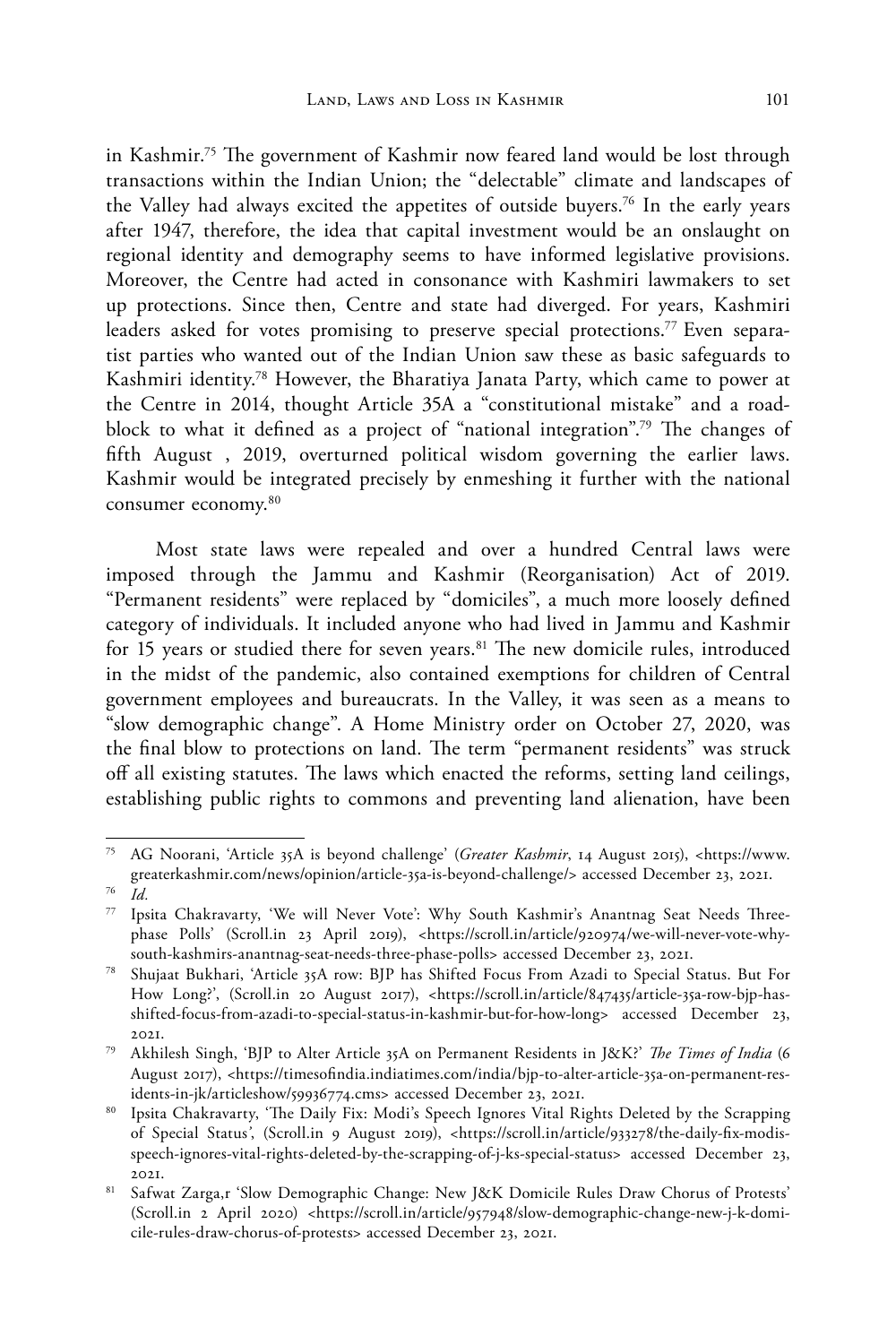stripped away.<sup>82</sup> The choice of date  $-$  the 73rd anniversary of Indian troops landing in Srinagar to claim Kashmir -- was also seen as a gesture of state assertion by residents of the Valley.83

The Home Ministry order prepares to reconfigure the Valley as real estate and defence land. It does this by first, creating enclaves that are generously exempt from regulation.<sup>84</sup> There are "development zones" notified by the government and not required to follow land use laws. Second, there is an industrial development corporation to administer vast industrial estates created over the past year as the government consolidated "land banks" for investors.<sup>85</sup> The corporation is empowered to buy, sell or lease any property, and set the terms for such transactions.86 Third, at the request of a senior army officer, the government may notify "strategic areas", where the military may build permanent infrastructure without going through the tedious route of bureaucratic permissions. This institutionalised orders already issued by the Union Territory administration, paving the way for the notification of strategic areas by "special dispensation". Local civilian authorities would be replaced by an authority "on the pattern of the cantonment boards" here.<sup>87</sup> The administration also withdrew a 1971 circular which stipulated that requisition or acquisition of land for the army and other paramilitary forces needed a no-objection certificate from the home department of the former state.<sup>88</sup> Mufti's initiative to return land under "unauthorised occupation" has been reversed. Instead, the armed forces recently accused government departments of "encroaching" on defence land.<sup>89</sup>

While the local administration insists that agricultural land will not go to outside buyers, the home ministry order suggests that it is an imminent

<sup>82</sup> Safwat Zargar, 'Explainer: What exactly are the Changes to Land Laws in Jammu and Kashmir?' (Scroll.in 29 October 2020) <https://scroll.in/article/977057/explainer-what-exactly-are-the-changes-to-land-laws-in-jammu-and-kashmir> accessed December 23, 2021.

<sup>83</sup> Rifat Fareed, 'Kashmiris Decry "Land Grab" as India Enacts New Laws' (Al Jazeera 28 October 2020) <https://www.aljazeera.com/news/2020/10/28/india-enacts-new-laws-in-kashmir-allowingoutsiders-to-buy-land> accessed December 23, 2021.

<sup>84</sup> Zargar (n 82).

<sup>85</sup> ibid.

<sup>86</sup> Zargar (n 82).

<sup>87</sup> Basharat Masood, 'J&K Admin Paves Way to Notify "Strategic Areas" for Armed Forces' (*The Indian Express*, 18 July 2020) <https://indianexpress.com/article/india/j-k-admin-paves-way-to-notify-strategic-areas-for-armed-forces-6511300/> accessed December 23, 2021.

<sup>88</sup> Shuja-ul-Haq, 'Army, CRPF, BSF Will no Longer Require NOC For Land Acquisition in Jammu and Kashmir' (*India Today*, 28 July 2020) <https://www.indiatoday.in/india/story/army-crpfbsf-will-no-longer-require-noc-for-land-acquisition-in-jammu-and-kashmir-1705159-2020-07-28> accessed December 23, 2021.

<sup>89</sup> Safwat Zargar and Ipsita Chakravarty, 'A Year of Government Policies that Eroded Hard Won Land Rights in Jammu and Kashmir' (Scroll.in 4 August 2020) <https://scroll.in/article/969275/ayear-of-government-policies-that-eroded-hard-won-land-rights-in-jammu-and-kashmir> accessed December 23, 2021.